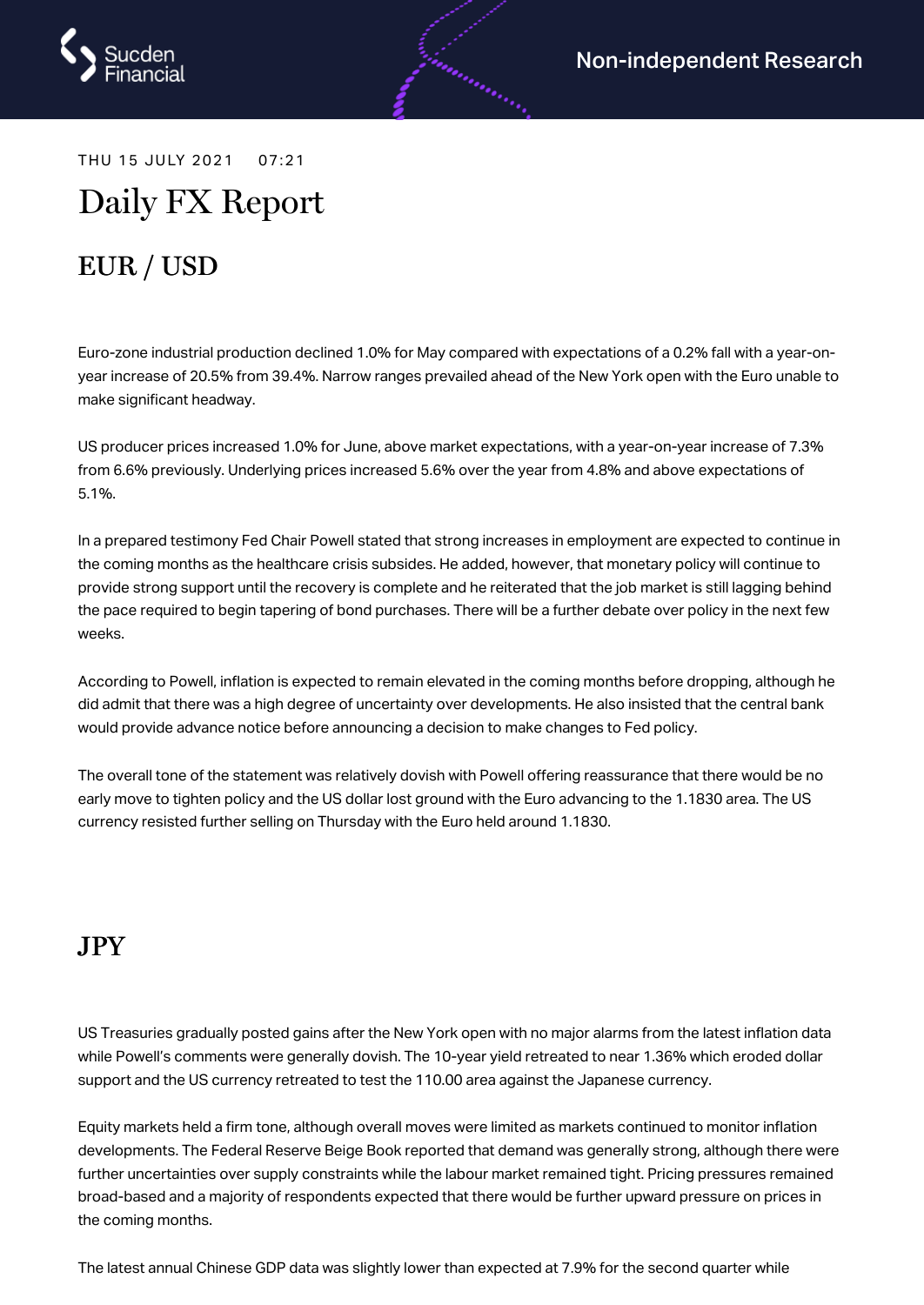industrial production and retail sales data was above market expectations. The yen was resilient on the crosses and the dollar retreated to the 109.80 area with the Euro testing 130.00.

### **GBP**

Sterling continued to make headway in early Europe on Wednesday as the higher than expected inflation data continued to trigger expectations of a tighter Bank of England policy within the next few months. Bank Deputy Governor Cunliffe stated that it is more difficult to assess the inflation outlook given the unprecedented situation. He added that the bank will reassess the outlook in August. The UK currency secured net gains, but it was unable to break significant resistance levels with selling interest on approach to 1.3900 against the dollar while the Euro found support close to 0.8500. The UK currency gradually retreated with coronavirus reservations also having some impact in curbing support. There was a retreat to around 1.3850 against the dollar while Euro corrected to 0.8535.

Bank of England Deputy Governor Ramsden stated that he can see the potential for monetary policy tightening earlier than he expected previously with greater weight on the inflationary scenario rather than deflationary one. Governor Bailey stated that the bank will not be rushing into raising rates despite rising inflation with the bank needing to assess all the evidence on whether the increase is transitory. Bailey's comments hampered Sterling as it drifted around 1.3850 while the Euro strengthened to just above 0.8550. Jobs data was mixed with a lower than expected employment increase, but stronger average earnings growth which maintained some concerns over the underlying inflation implications. There were slight net Sterling gains as it edged above 1.3850 against the dollar.

#### CHF

The Swiss franc was unable to make further gains on Wednesday and edged lower with some suspicion that the National Bank was helping to nudge the currency weaker. The currency was, however, resilient with a reluctance to engage in selling given uncertainty over inflation trends.

The Euro advanced to the 1.0850 area before retreating to 1.0825 while the dollar again hit resistance close to 0.9200 and retreated to near 0.9150 as the US currency lost wider traction. The franc maintained a firm tone on Thursday as markets monitored inflation and central bank policies with the dollar held below 0.9150.

## Technical Levels